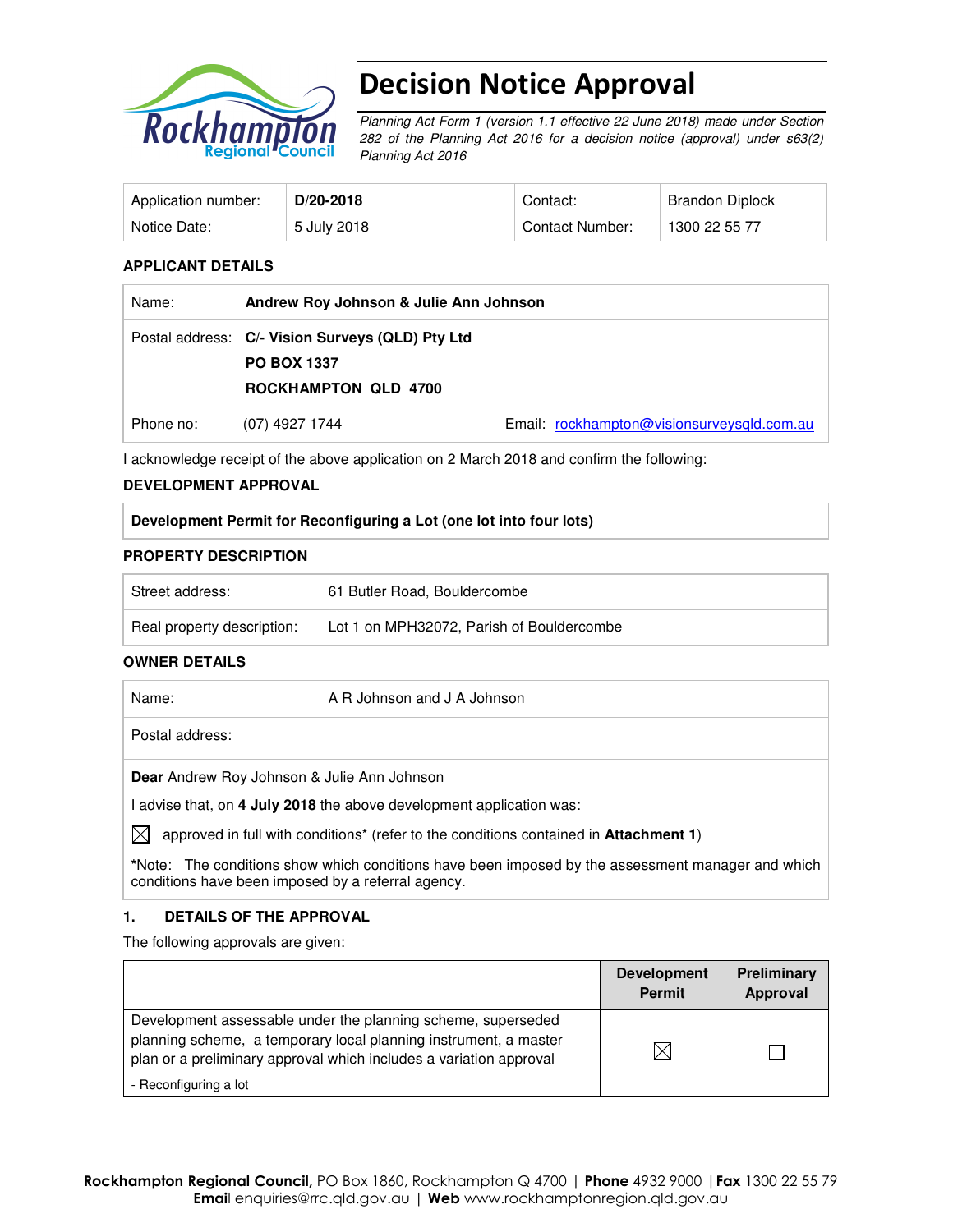## **2. CONDITIONS**

This approval is subject to the conditions in Attachment 1.

## **3. FURTHER DEVELOPMENT PERMITS REQUIRED**

Please be advised that the following development permits are required to be obtained before the development can be carried out:

| Type of development permit required | Subject of the required development permit |
|-------------------------------------|--------------------------------------------|
| <b>Operational Works</b>            | Access Works                               |

## **4. REFERRAL AGENCIES** NIL

## **5. THE APPROVED PLANS**

**The approved development must be completed and maintained generally in accordance with the approved drawings and documents:** 

| <b>Plan/Document Name</b>                        | <b>Plan/Document Reference</b> | Dated       |
|--------------------------------------------------|--------------------------------|-------------|
| <b>Engineering Report</b>                        | RP/001.CE18014 Rev B           | 7 June 2018 |
| Proposal Plan                                    | 18072-PP-01 Rev B              | 6 June 2018 |
| Existing Site Layout – Pre-development Catchings | CE18014-002 Rev B              | 7 June 2018 |
| Existing Site Layout – General Arrangement       | CE18014-003 Rev C              | 7 June 2018 |
| Development Site Contour                         | CE18014-004 Rev B              | 7 June 2018 |

#### **6. CURRENCY PERIOD FOR THE APPROVAL (s.85 of the Planning Act)**

The standard currency periods stated in section 85 of Planning Act 2016 apply to each aspect of development in this approval, if not stated in the conditions of approval attached.

## **7. STATEMENT OF REASONS**

| Description of the<br>development      | The proposed development is for Reconfiguring a Lot (one (1) lot into four (4)<br>lots)                                                                                                                                                                                                                                                                         |  |
|----------------------------------------|-----------------------------------------------------------------------------------------------------------------------------------------------------------------------------------------------------------------------------------------------------------------------------------------------------------------------------------------------------------------|--|
| <b>Reasons for Decision</b>            | The proposed development remains consistent with the surrounding<br>a)<br>rural residential allotments and will not detract from the existing<br>character and amenity of the area.                                                                                                                                                                             |  |
|                                        | b)<br>Assessment of the development against the relevant zone purpose,<br>planning scheme codes and planning scheme policies demonstrates<br>that the proposed development will not cause significant adverse<br>impacts on the surrounding natural environment, built environment and<br>infrastructure, community facilities, or local character and amenity; |  |
|                                        | The proposed development does not compromise the relevant State<br>C)<br>Planning Policy.                                                                                                                                                                                                                                                                       |  |
| <b>Assessment</b><br><b>Benchmarks</b> | The proposed development was assessed against the following assessment<br>benchmarks:                                                                                                                                                                                                                                                                           |  |
|                                        | <b>Rural Residential Zone Code:</b><br>٠                                                                                                                                                                                                                                                                                                                        |  |
|                                        | Reconfiguring a Lot Code;<br>٠                                                                                                                                                                                                                                                                                                                                  |  |
|                                        | Access, Parking and Transport Code;<br>٠                                                                                                                                                                                                                                                                                                                        |  |
|                                        | Filling and Excavation Code;<br>٠                                                                                                                                                                                                                                                                                                                               |  |
|                                        | Landscape Code;<br>٠                                                                                                                                                                                                                                                                                                                                            |  |
|                                        | Stormwater Management Code;<br>٠                                                                                                                                                                                                                                                                                                                                |  |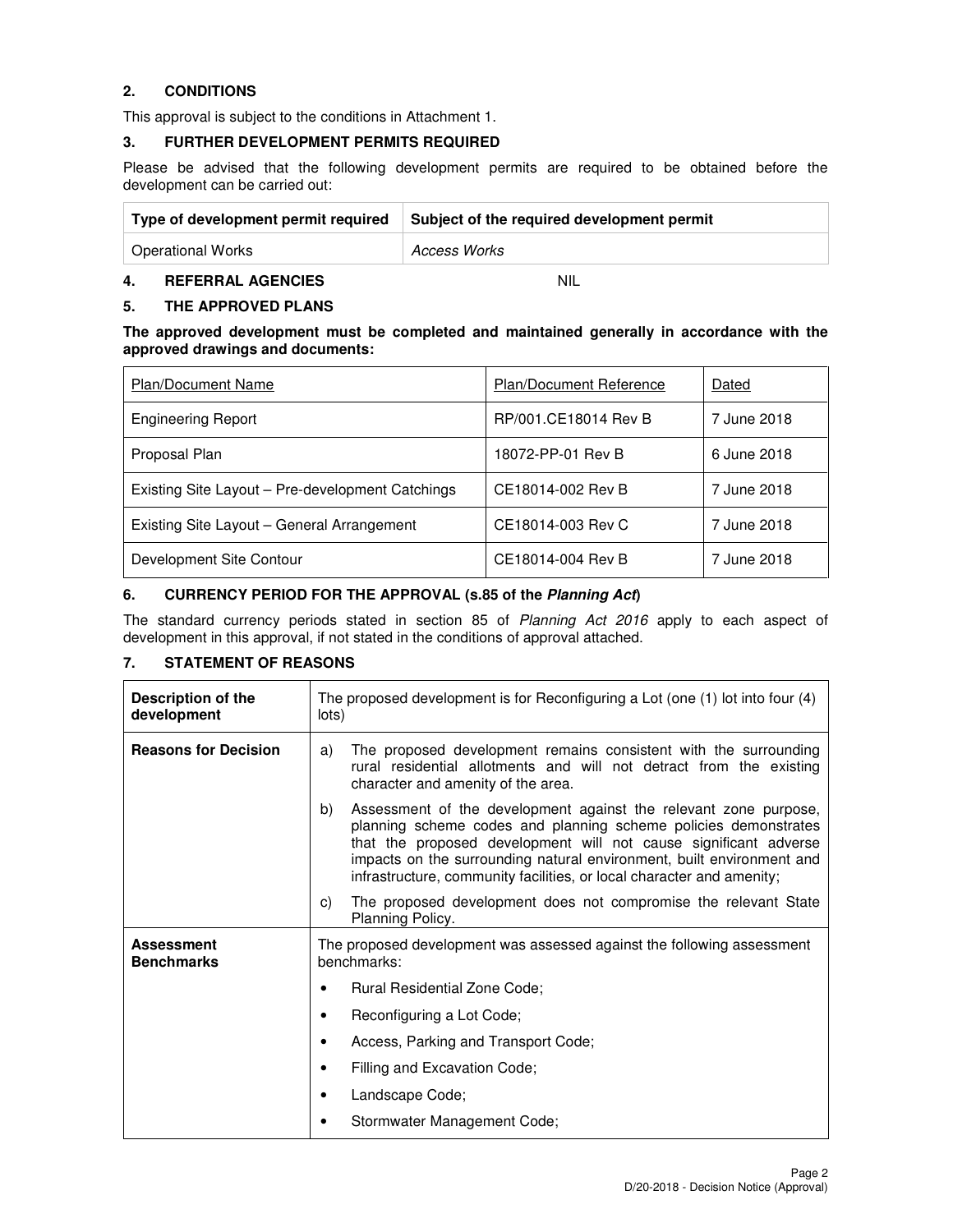|                                            |   | Water and Sewer Code; and<br>Steep Land Overlay Code.                                                                                                                                                                                                                                                            |
|--------------------------------------------|---|------------------------------------------------------------------------------------------------------------------------------------------------------------------------------------------------------------------------------------------------------------------------------------------------------------------|
| <b>Matters prescribed by</b><br>regulation | ٠ | The State Planning Policy – Part E;<br>The Central Queensland Regional Plan;<br>The Rockhampton Region Planning Scheme 2015;<br>Surrounding use of adjacent premises in terms of commensurate and<br>consistent development form; and<br>The common material, being the material submitted with the application. |

## **8. APPEAL RIGHTS**

The rights of an applicant to appeal to a tribunal or the Planning and Environment Court against a decision about a development application are set out in chapter 6, part 1 of the Planning Act 2016. There may also be a right to make an application for a declaration by a tribunal (see chapter 6, part 2 of the Planning Act 2016).

## Appeal by an applicant

An applicant for a development application may appeal to the Planning and Environment Court against the following:

- the refusal of all or part of the development application
- a provision of the development approval
- the decision to give a preliminary approval when a development permit was applied for
- a deemed refusal of the development application.

An applicant may also have a right to appeal to the Development tribunal. For more information, see schedule 1 of the Planning Act 2016.

The timeframes for starting an appeal in the Planning and Environment Court are set out in section 229 of the Planning Act 2016.

**Attachment 2** is an extract from the Planning Act 2016 that sets out the applicant's appeal rights and the appeal rights of a submitter.

## **9. WHEN THE DEVELOPMENT APPROVAL TAKES EFFECT**

This development approval takes effect:

From the time the decision notice is given – if there is no submitter and the applicant does not appeal the decision to the court.

Or

When the submitter's appeal period ends – if there is a submitter and the applicant does not appeal the decision to the court.

Or

Subject to the decision of the court, when the appeal is finally decided  $-$  if an appeal is made to the court.

This approval will lapse unless substantially commenced within the above stated currency periods (refer to sections 85 of Planning Act 2016 for further details).

## **10. ASSESSMENT MANAGER**

| Name: | Tarnya Fitzgibbon<br><b>COORDINATOR</b> | Signature: | Date: 5 July 2018 |
|-------|-----------------------------------------|------------|-------------------|
|       | <b>DEVELOPMENT ASSESSMENT</b>           |            |                   |

## **Attachment 1 – Conditions of the approval**

**Part 1 – Conditions imposed by the assessment manager** *[Note: where a condition is imposed about* infrastructure under Chapter 4 of the Planning Act 2016, the relevant provision of the Act under which this condition was imposed must be specified.]

## **Attachment 2—Extract on appeal rights**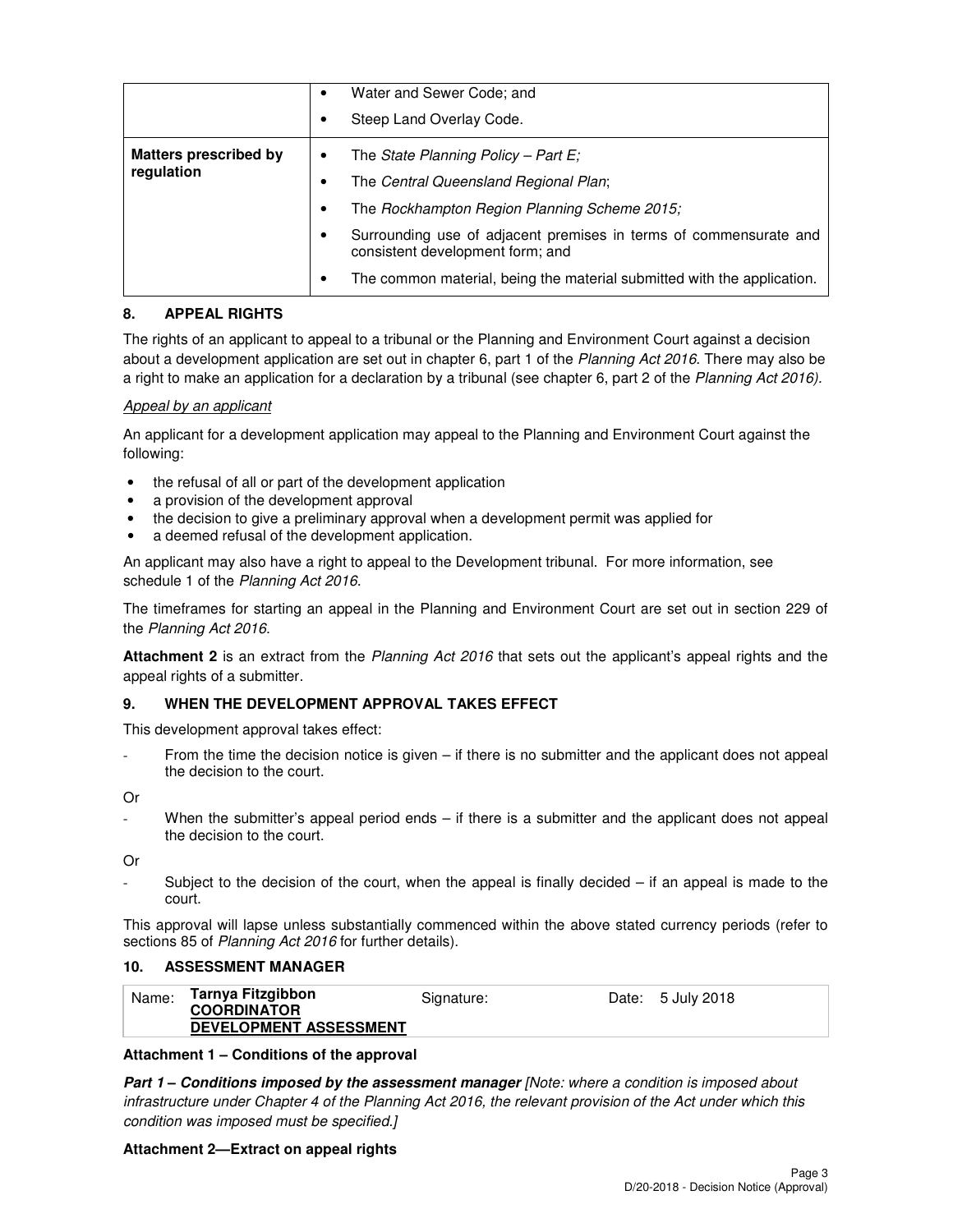

## **Attachment 1 – Part 1 Rockhampton Regional Council Conditions**

Planning Act 2016

- 1.0 ADMINISTRATION
- 1.1 The Developer and his employee, agent, contractor or invitee is responsible for ensuring compliance with the conditions of this development approval.
- 1.2 Where these Conditions refer to "Council" in relation to requiring Council to approve or to be satisfied as to any matter, or conferring on the Council a function, power or discretion, that role may be fulfilled in whole or in part by a delegate appointed for that purpose by the Council.
- 1.3 All conditions, works, or requirements of this development approval must be undertaken, completed, and be accompanied by a Compliance Certificate for any operational works required by this development approval:
	- 1.3.1 to Council's satisfaction;
	- 1.3.2 at no cost to Council; and
	- 1.3.3 prior to the issue of the Survey Plan Approval Certificate,

unless otherwise stated.

- 1.4 Infrastructure requirements of this development approval must be contributed to the relevant authorities, where applicable, at no cost to Council, prior to the issue of the Survey Plan Approval Certificate, unless otherwise stated.
- 1.5 The following further Development Permits must be obtained prior to the commencement of any works associated with their purposes:
	- 1.5.1 Operational Works:
		- (i) Access Works;
- 1.6 All works must be designed, constructed and maintained in accordance with the relevant Council policies, guidelines and standards, unless otherwise stated.
- 1.7 All engineering drawings/specifications, design and construction works must be in accordance with the requirements of the relevant Australian Standards and must be approved, supervised and certified by a Registered Professional Engineer of Queensland.

## 2.0 APPROVED PLANS AND DOCUMENTS

2.1 The approved development must be completed and maintained generally in accordance with the approved plans and documents, except where amended by any condition of this development approval:

| Plan/Document Name                                  | Plan/Document Reference | Dated       |
|-----------------------------------------------------|-------------------------|-------------|
| <b>Engineering Report</b>                           | RP/001.CE18014 Rev B    | 7 June 2018 |
| Proposal Plan                                       | 18072-PP-01 Rev B       | 6 June 2018 |
| Existing Site Layout - Pre-development<br>Catchings | CE18014-002 Rev B       | 7 June 2018 |
| Existing Site Layout - General<br>Arrangement       | CE18014-003 Rev C       | 7 June 2018 |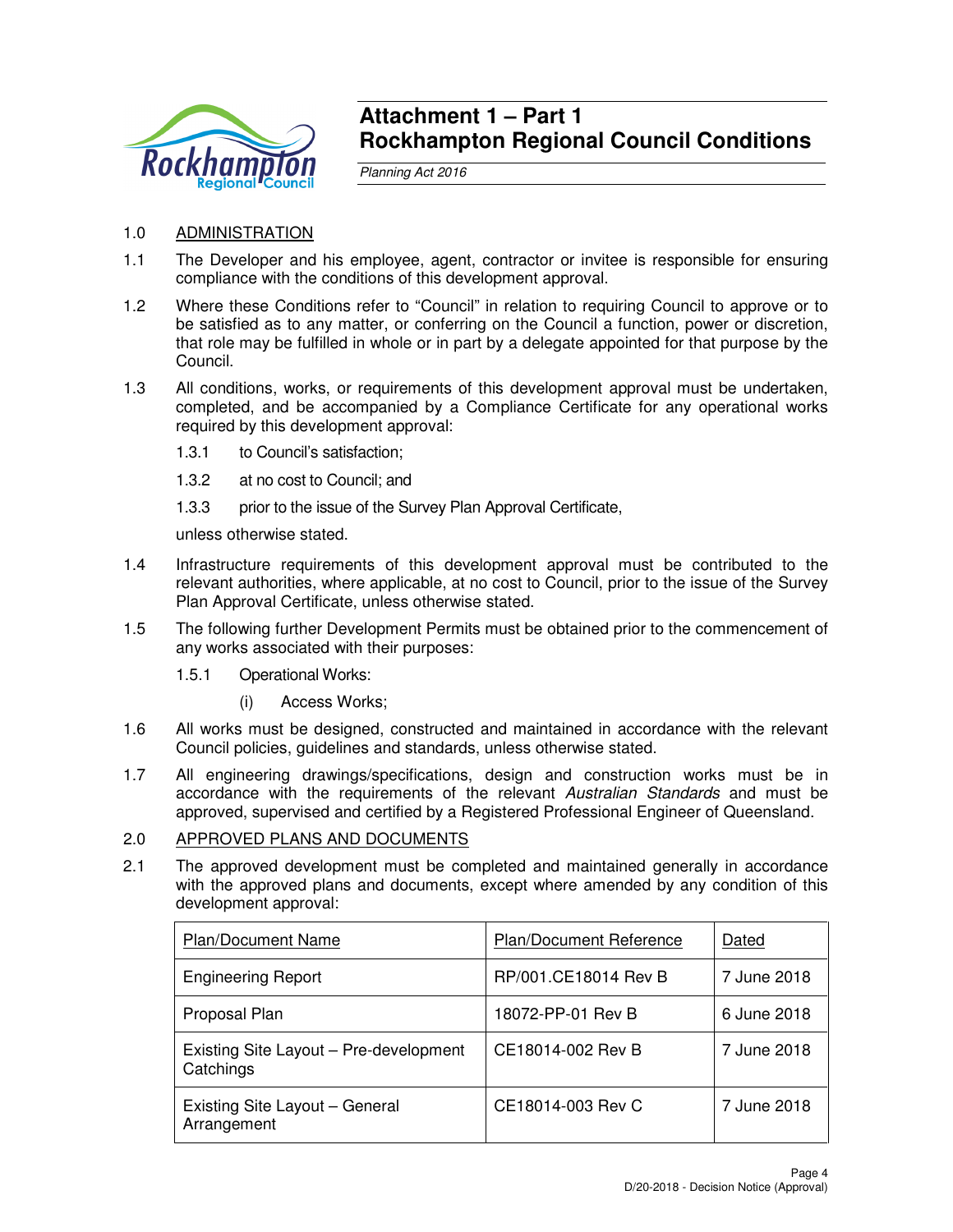| <b>Plan/Document Name</b> | <b>Plan/Document Reference</b> | Dated       |
|---------------------------|--------------------------------|-------------|
| Development Site Contour  | CE18014-004 Rev B              | 7 June 2018 |

- 2.2 Where there is any conflict between the conditions of this development approval and the details shown on the approved plans and documents, the conditions of this development approval must prevail.
- 2.3 Where conditions require the above plans or documents to be amended, the revised document(s) must be submitted for approval by Council prior to the submission of an application for a Development Permit for Operational Works.

## 3.0 ACCESS WORKS

- 3.1 A Development Permit for Operational Works (access works) must be obtained prior to the commencement of any access works required by this development approval.
- 3.2 All access works must be designed and constructed in accordance with the approved plans (refer to condition 2.1), and Capricorn Municipal Development Guidelines, and the provisions of a Development Permit for Operational Works (access works).
- 3.3 A new rural access must be constructed for proposed Lot 4. The location of the access must be in accordance with approved plan CE18014-004, issue B, dated 07 June 2018 (refer to condition 2.1).

## 4.0 PLUMBING AND DRAINAGE WORKS

- 4.1 Internal Plumbing and Sanitary Drainage of existing buildings located within proposed Lot 1 must be contained within the lot it serves.
- 4.2 Alteration, disconnection or relocation of internal plumbing and sanitary drainage works associated with the existing building must be in accordance with regulated work under the Plumbing and Drainage Act and Council's Plumbing and Drainage Policies.

## 5.0 ALLOTMENT DRAINAGE WORKS

- 5.1 All allotment drainage works must be designed and constructed in accordance with the approved plans (refer to condition 2.1), Queensland Urban Drainage Manual, Capricorn Municipal Development Guidelines and sound engineering practice.
- 5.2 All allotment runoff from the development (each proposed Lot) must be discharged such that it must not impair or change the natural flow of runoff water or cause a nuisance or worsening to surrounding land or infrastructure.
- 5.3 Overland flow paths must be wholly contained within a drainage easement. The width of easement must be such that it conveys a one percent (1%) Annual Exceedance Probability defined storm event runoff and must be in accordance with approved plan 18072-PP-01, Rev B, dated 6 June 2018 (refer to condition 2.1).

## 6.0 SITE WORKS

- 6.1 All earthworks must be undertaken in accordance with Australian Standard AS3798 "Guidelines on earthworks for commercial and residential developments".
- 6.2 Site works must be constructed such that they do not, at any time, in any way restrict, impair or change the natural flow of runoff water, or cause a nuisance or worsening to surrounding land or infrastructure.

## 7.0 ELECTRICITY

- 7.1 Electricity services must be provided to each lot in accordance with the standards and requirements of the relevant service provider.
- 7.2 Evidence must be provided that electricity services are available to each lot in accordance with the standards and requirements of the relevant service provider, prior to the issue of the Survey Plan Approval Certificate.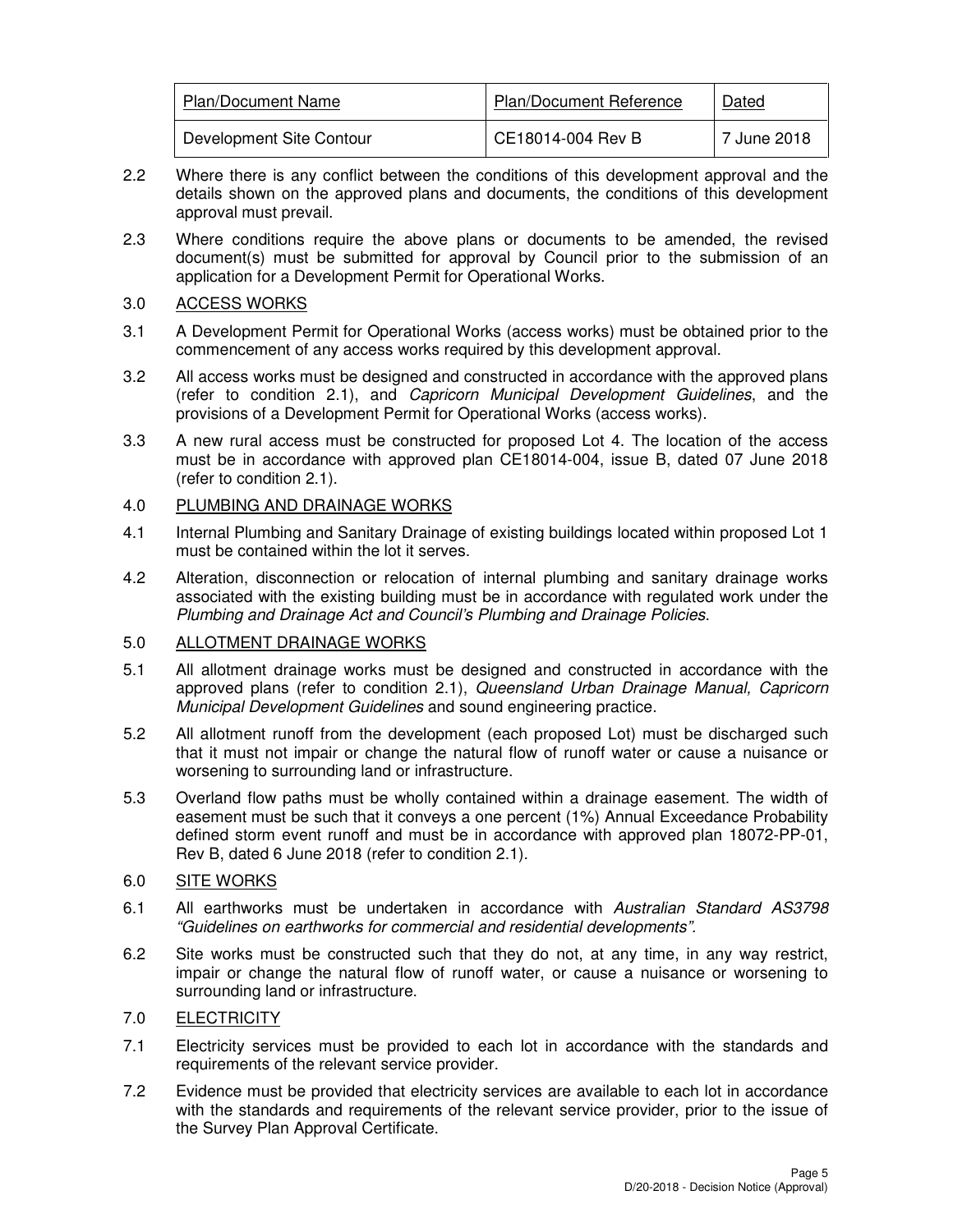## 8.0 TELECOMMUNICATIONS

- 8.1 Underground telecommunications services must be provided to each lot in accordance with the standards and requirements of the relevant service provider. Unless otherwise stipulated by telecommunications legislation at the time of installation, this includes all necessary pits and pipes, and conduits that provide a connection to the telecommunications network.
- 8.2 Evidence that the telecommunications services are available to each lot in accordance with the standards and requirements of the relevant service provider, prior to the issue of the Survey Plan Approval Certificate.

Note: The Telecommunications Act 1997 (Cth) specifies where the deployment of optical fibre and the installation of fibre-ready facilities is required.

Note: For telecommunications services, written evidence must be in the form of either a "Telecommunications Infrastructure Provisioning Confirmation" where such services are provided by Telstra or a "Notice of Practical Completion" where such services are provided by the NBN.

## 9.0 ASSET MANAGEMENT

- 9.1 Any alteration necessary to electricity, telephone, water mains, sewerage mains, and/or public utility installations resulting from the development or in connection with the development, must be undertaken and completed at no cost to Council.
- 9.2 Any damage to existing stormwater, water supply and sewerage infrastructure, kerb and channel, pathway or roadway (including removal of concrete slurry from public land and Council infrastructure), that occurs while any works are being carried out in association with this development approval must be repaired at full cost to the developer. This includes the reinstatement of any existing traffic signs or pavement markings that may have been removed or damaged.

## 10.0 ENVIRONMENTAL

- 10.1 An Erosion Control and Stormwater Control Management Plan in accordance with the Capricorn Municipal Design Guidelines, must be:
	- 10.1.1 implemented, monitored and maintained for the duration of the works, and until all exposed soil areas are permanently stabilised (for example, turfed, hydromulched, concreted, landscaped); and
	- 10.1.2 available on-site for inspection by Council Officers whilst all works are being carried out.

## 11.0 OPERATING PROCEDURES

11.1 All construction materials, waste, waste skips, machinery and contractors' vehicles must be located and stored or parked within the development site. Storage of materials or parking of construction machinery or contractors' vehicles must not occur within Butler Road.

## ADVISORY NOTES

NOTE 1. Aboriginal Cultural Heritage

It is advised that under section 23 of the Aboriginal Cultural Heritage Act 2003, a person who carries out an activity must take all reasonable and practicable measures to ensure the activity does not harm Aboriginal cultural heritage (the "cultural heritage duty of care"). Maximum penalties for breaching the duty of care are listed in the Aboriginal cultural heritage legislation. The information on Aboriginal cultural heritage is available on the Department of Aboriginal and Torres Strait Islander and Multicultural Affairs website www.datsima.qld.gov.au.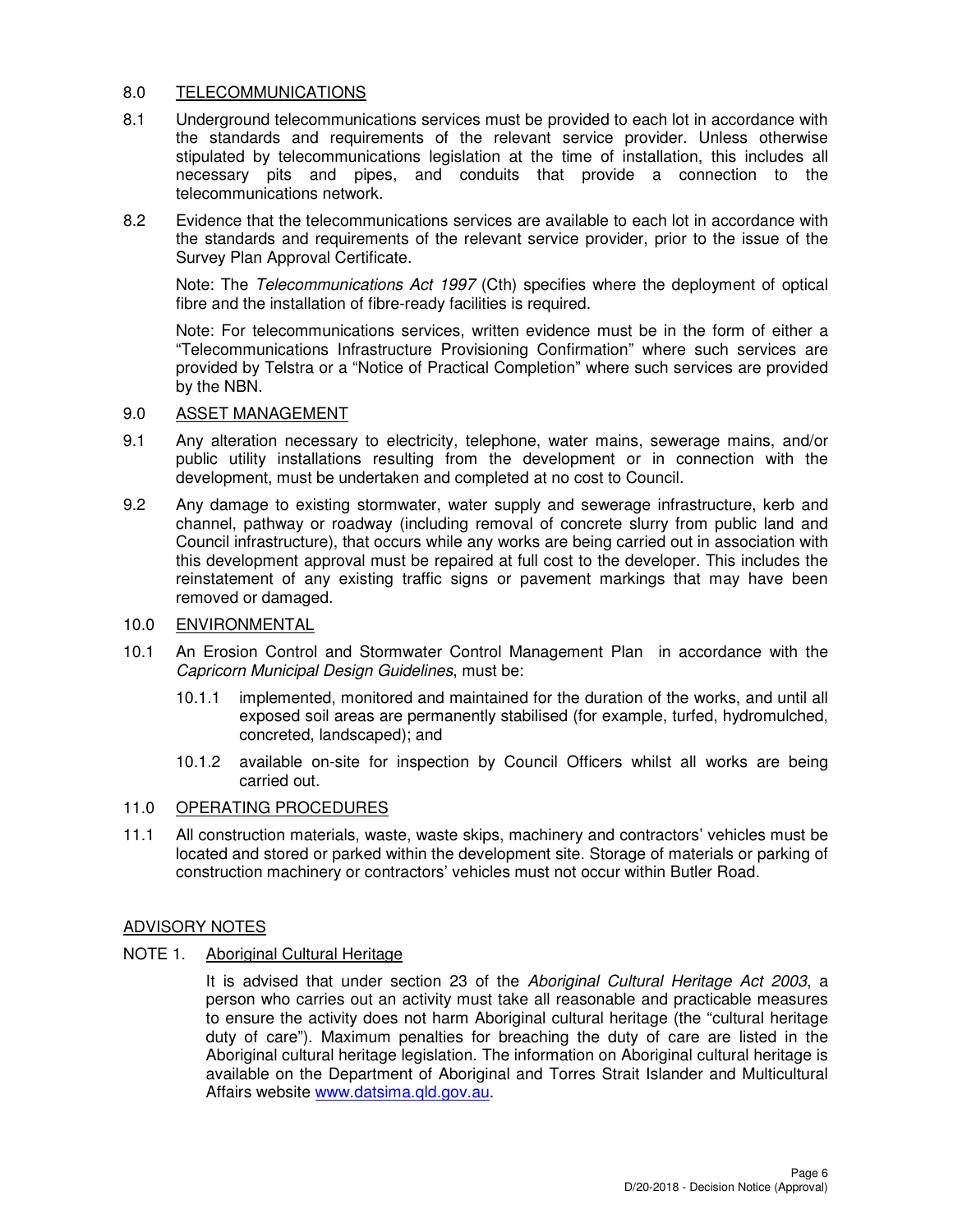## NOTE 2. General Safety Of Public During Construction

The Work Health and Safety Act 2011 and Manual of Uniform Traffic Control Devices must be complied with in carrying out any construction works, and to ensure safe traffic control and safe public access in respect of works being constructed on a road.

## NOTE 3. Infrastructure Charges Notice

This application is subject to infrastructure charges in accordance with Council policies. The charges are presented on an Infrastructure Charges Notice.

## NOTE 4. Plumbing and Drainage Works

For any future development proposed on Lots 2 - 4, the construction of internal sanitary drainage works must be in accordance with regulated work under the Plumbing and Drainage Act and including the provision of on-site sewerage and disposal in accordance with the Queensland Plumbing and Wastewater Code and Council's Plumbing and Drainage Policies.

For any future development proposed on Lots 2 - 4, the construction of internal plumbing works must be in accordance with regulated work under the Plumbing and Drainage Act and Council's Plumbing and Drainage Policies. Including the provision of adequate on-site water storage for domestic and fire fighting purposes and may include bore, dams, water storage tanks or a combination of each. The water storage must be easily accessible having regard to pedestrian and vehicular access.

## NOTE 5. Rural Addressing

All rural addressing must be provided to each lot in accordance with Council's rural addressing procedures.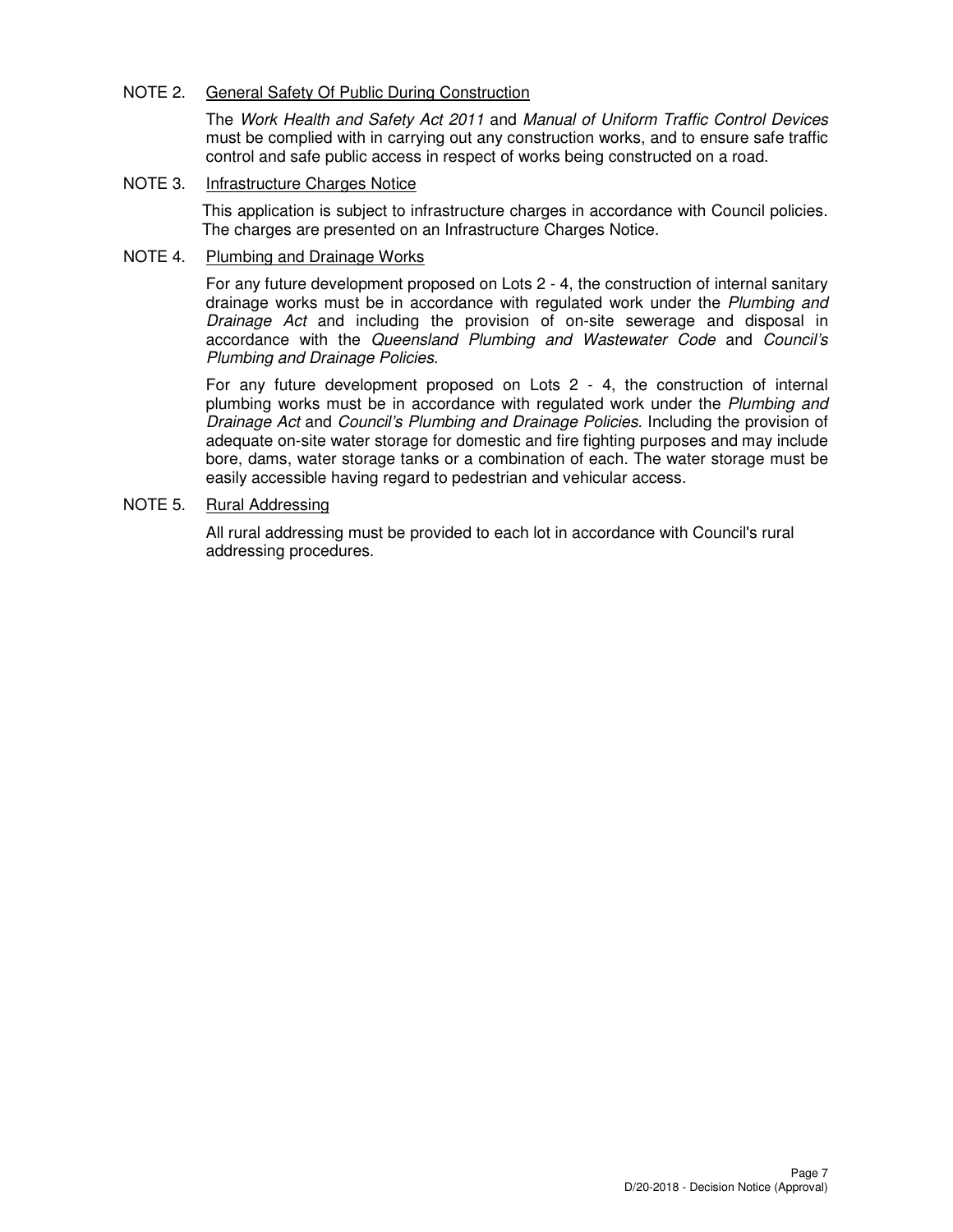

# **Attachment 2 - Appeal Rights**

PLANNING ACT 2016

The following is an extract from the Planning Act 2016 (Chapter 6)

#### **Appeal rights**

#### **229 Appeals to tribunal or P&E Court**

- (1) Schedule 1 states—
	- (a) matters that may be appealed to— (i) either a tribunal or the P&E Court; or (ii) only a tribunal; or (iii) only the P&E Court; and
	- (b) the person—
		- (i) who may appeal a matter (the **appellant**); and
		- (ii) who is a respondent in an appeal of the matter; and (iii) who is a co-respondent in an appeal of the matter; and
		- (iv) who may elect to be a co-respondent in an appeal of the matter.
- (2) An appellant may start an appeal within the appeal period.
- (3) The **appeal period** is—
	- (a) for an appeal by a building advisory agency—10 business days after a decision notice for the decision is given to the agency or
	- (b) for an appeal against a deemed refusal—at any time after the deemed refusal happens; or
	- (c) for an appeal against a decision of the Minister, under chapter 7, part 4, to register premises or to renew the registration of premises—20 business days after a notice is published under section 269(3)(a) or (4); or
	- (d) for an appeal against an infrastructure charges notice— 20 business days after the infrastructure charges notice is given to the person; or
	- (e) for an appeal about a deemed approval of a development application for which a decision notice has not been given—30 business days after the applicant gives the deemed approval notice to the assessment manager; or
	- (f) for any other appeal—20 business days after a notice of the decision for the matter, including an enforcement notice, is given to the person.
	- Note—

See the P&E Court Act for the court's power to extend the appeal period.

- (4) Each respondent and co-respondent for an appeal may be heard in the appeal.
- (5) If an appeal is only about a referral agency's response, the assessment manager may apply to the tribunal or P&E Court to withdraw from the appeal.
- (6) To remove any doubt, it is declared that an appeal against an infrastructure charges notice must not be about—
	- (a) the adopted charge itself; or
	- (b) for a decision about an offset or refund—
		- (i) the establishment cost of trunk infrastructure identified in a LGIP; or
		- (ii) the cost of infrastructure decided using the method
- included in the local government's charges resolution. **230 Notice of appeal**
- (1) An appellant starts an appeal by lodging, with the registrar of the tribunal or P&E Court, a notice of appeal that—
	- (a) is in the approved form; and
	- (b) succinctly states the grounds of the appeal.
- (2) The notice of appeal must be accompanied by the required fee.
- (3) The appellant or, for an appeal to a tribunal, the registrar must, within the service period, give a copy of the notice of appeal to—
- (a) the respondent for the appeal; and
- (b) each co-respondent for the appeal; and
- (c) for an appeal about a development application under schedule 1, table 1, item 1—each principal submitter for the development application; and
- (d) for an appeal about a change application under schedule 1, table 1, item 2—each principal submitter for the change application; and
- (e) each person who may elect to become a co-respondent for the appeal, other than an eligible submitter who is not a principal submitter in an appeal under paragraph  $(c)$  or  $(d)$ ; and
- (f) for an appeal to the P&E Court—the chief executive; and
- (g) for an appeal to a tribunal under another Act—any other person who the registrar considers appropriate.
- (4) The **service period** is—
	- (a) if a submitter or advice agency started the appeal in the P&E Court—2 business days after the appeal is started; or
	- (b) otherwise—10 business days after the appeal is started.
- (5) A notice of appeal given to a person who may elect to be a co-respondent must state the effect of subsection
- (6) A person elects to be a co-respondent by filing a notice of election, in the approved form, within 10 business days after the notice of appeal is given to the person*.*
- **231 Other appeals**
- (1) Subject to this chapter, schedule 1 and the P&E Court Act, unless the Supreme Court decides a decision or other matter under this Act is affected by jurisdictional error, the decision or matter is non-appealable.
- (2) The Judicial Review Act 1991, part 5 applies to the decision or matter to the extent it is affected by jurisdictional error.
- (3) A person who, but for subsection (1) could have made an application under the Judicial Review Act 1991 in relation to the decision or matter, may apply under part 4 of that Act for a statement of reasons in relation to the decision or matter.
- (4) In this section— **decision** includes—
	- (a) conduct engaged in for the purpose of making a decision; and
	- (b) other conduct that relates to the making of a decision; and
	- (c) the making of a decision or the failure to make a decision; and
	- (d) a purported decision; and
	- (e) a deemed refusal.

**non-appealable**, for a decision or matter, means the decision or matter—

- (a) is final and conclusive; and
- (b) may not be challenged, appealed against, reviewed, quashed, set aside or called into question in any other way under the Judicial Review Act 1991 or otherwise, whether by the Supreme Court, another court, a tribunal or another entity; and
- (c) is not subject to any declaratory, injunctive or other order of the Supreme Court, another court, a tribunal or another entity on any ground.

#### **232 Rules of the P&E Court**

- (1) A person who is appealing to the P&E Court must comply with the rules of the court that apply to the appeal.
- (2) However, the P&E Court may hear and decide an appeal even if the person has not complied with rules of the P&E Court.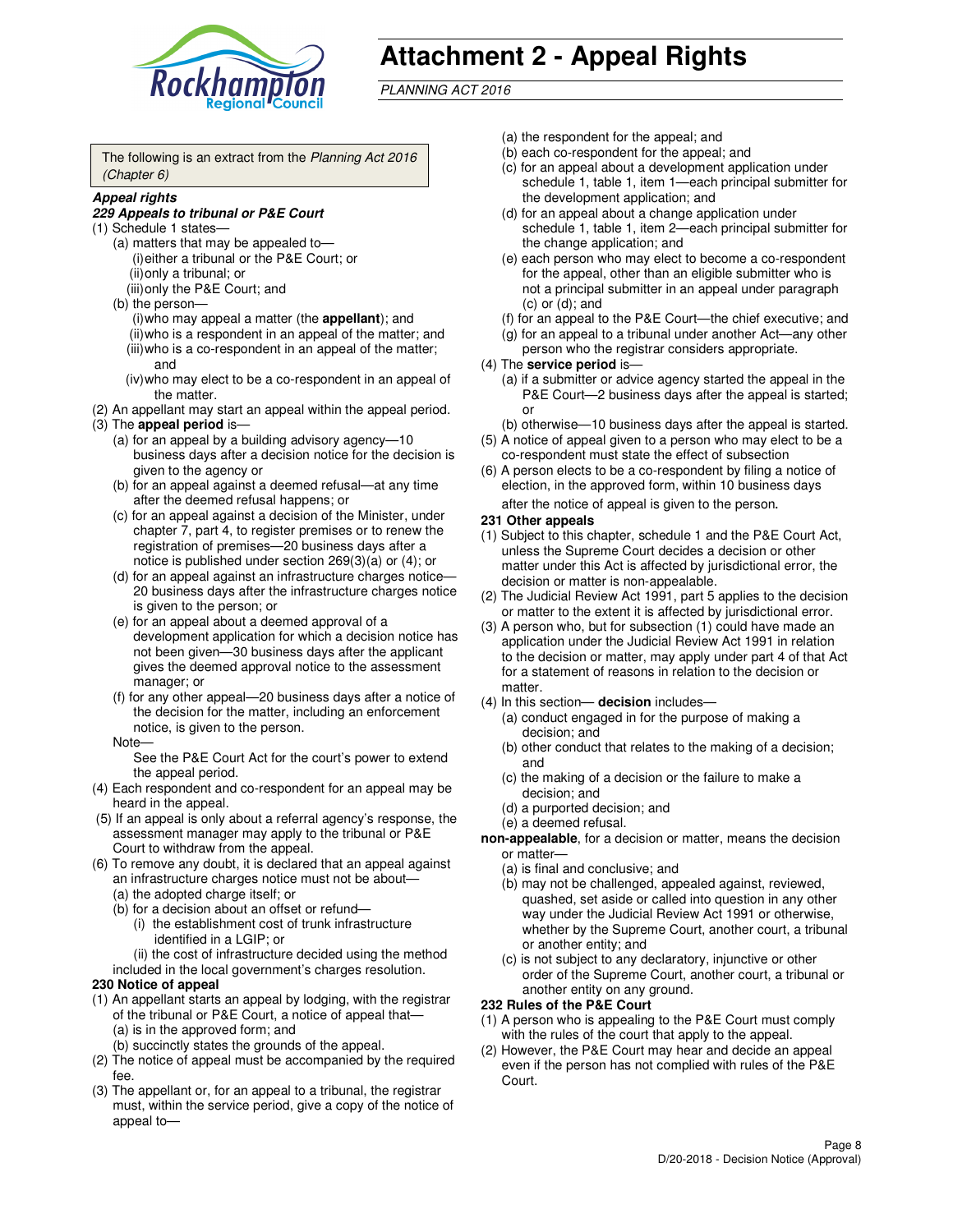

## **Appeal Rights**

PLANNING ACT 2016

## **Schedule 1**

## **Appeals section 229**

#### **1 Appeal rights and parties to appeals**

- (1) Table 1 states the matters that may be appealed to—(a) the P&E court; or (b) a tribunal.
- (2) However, table 1 applies to a tribunal only if the matter involves—
	- (a) the refusal, or deemed refusal of a development application, for—
	- (i) a material change of use for a classified building; or
	- (ii) operational work associated with building work, a retaining wall, or a tennis court; or
	- (b) a provision of a development approval for—
	- (i) a material change of use for a classified building; or
- (ii) operational work associated with building work, a retaining wall, or a tennis court; or
	- (c) if a development permit was applied for—the decision to give a preliminary approval for—
		- (i) a material change of use for a classified building; or
		- (ii) operational work associated with building work, a retaining wall, or a tennis court; or
	- (d) a development condition if—
		- (i) the development approval is only for a material change of use that involves the use of a building classified under the Building Code as a class 2 building; and
		- (ii) the building is, or is proposed to be, not more than 3 storeys; and
		- (iii) the proposed development is for not more than 60 sole-occupancy units; or
	- (e) a decision for, or a deemed refusal of, an extension application for a development approval that is only for a material change of use of a classified building; or
	- (f) a decision for, or a deemed refusal of, a change application for a development approval that is only for a material change of use of a classified building; or
	- (g) a matter under this Act, to the extent the matter relates to—
		- (i) the Building Act, other than a matter under that Act that may or must be decided by the Queensland Building and Construction Commission; or
		- (ii) the Plumbing and Drainage Act, part 4 or 5; or
	- (h) a decision to give an enforcement notice in relation to a matter under paragraphs (a) to (g); or
	- (i) a decision to give an infrastructure charges notice; or
	- (j) the refusal, or deemed refusal, of a conversion application; or
	- (k) a matter that, under another Act, may be appealed to the tribunal; or
	- (l) a matter prescribed by regulation.
- (3) Also, table 1 does not apply to a tribunal if the matter
	- involves—
	- (a) for a matter in subsection  $(2)(a)$  to  $(d)$ 
		- (i) a development approval for which the development application required impact assessment; and
		- (ii) a development approval in relation to which the assessment manager received a properly made submission for the development application; or
	- (b) a provision of a development approval about the identification or inclusion, under a variation approval, of a matter for the development.
- (4) Table 2 states the matters that may be appealed only to the P&E Court.
- (5) Table 3 states the matters that may be appealed only to the tribunal.
- (6) In each table—
	- (a) column 1 states the appellant in the appeal; and
	- (b) column 2 states the respondent in the appeal; and
	- (c) column 3 states the co-respondent (if any) in the appeal; and
	- (d) column 4 states the co-respondents by election (if any) in the appeal.
- $(7)$  If the chief executive receives a notice of appeal under section  $230(3)(f)$ , the chief executive may elect to be a corespondent in the appeal.

| Table 1<br>Appeals to the P&E Court and, for certain matters, to a tribunal                                                                                                                                                                                                                                                                    |                                  |                                         |                                                       |  |  |  |
|------------------------------------------------------------------------------------------------------------------------------------------------------------------------------------------------------------------------------------------------------------------------------------------------------------------------------------------------|----------------------------------|-----------------------------------------|-------------------------------------------------------|--|--|--|
| 1. Development applications<br>An appeal may be made against-<br>(a) the refusal of all or part of the development application; or<br>(b) the deemed refusal of the development application; or<br>(c) a provision of the development approval; or<br>(d) if a development permit was applied for—the decision to give a preliminary approval. |                                  |                                         |                                                       |  |  |  |
| Column 1                                                                                                                                                                                                                                                                                                                                       | Column 3<br>Column 4<br>Column 2 |                                         |                                                       |  |  |  |
| Appellant                                                                                                                                                                                                                                                                                                                                      | Respondent                       | Co-respondent                           | Co-respondent by election                             |  |  |  |
| (if any)<br>$($ if any $)$                                                                                                                                                                                                                                                                                                                     |                                  |                                         |                                                       |  |  |  |
| The applicant                                                                                                                                                                                                                                                                                                                                  | The assessment<br>manager        | If the appeal is about<br>a concurrence | 1 A concurrence agency that is<br>not a co-respondent |  |  |  |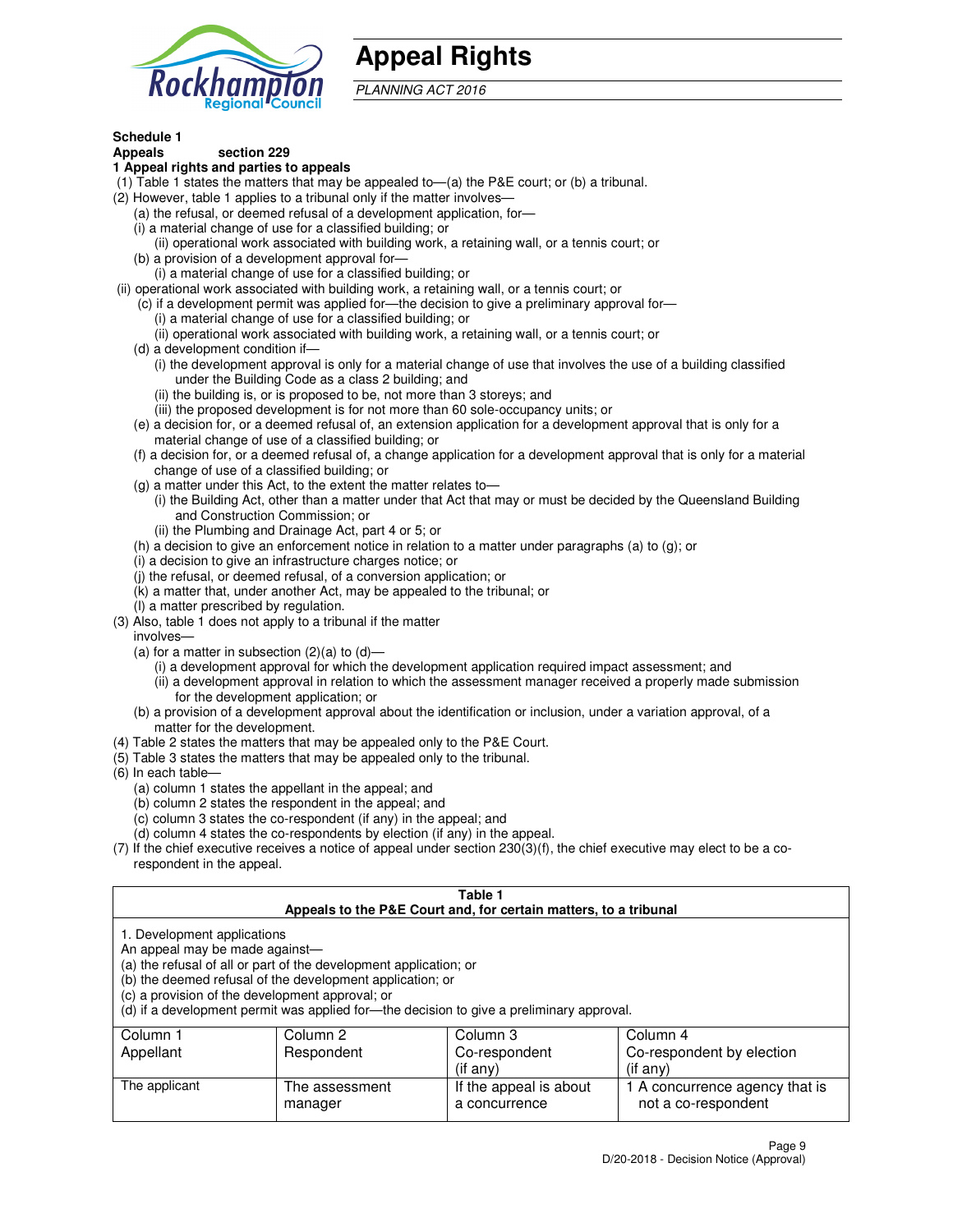|                                                                                                                                                                                                         | Table 1<br>Appeals to the P&E Court and, for certain matters, to a tribunal |                                                                 |                                                                                                                                                                                                                                                                                                                                                 |  |  |
|---------------------------------------------------------------------------------------------------------------------------------------------------------------------------------------------------------|-----------------------------------------------------------------------------|-----------------------------------------------------------------|-------------------------------------------------------------------------------------------------------------------------------------------------------------------------------------------------------------------------------------------------------------------------------------------------------------------------------------------------|--|--|
|                                                                                                                                                                                                         |                                                                             | agency's referral<br>response-the<br>concurrence agency         | 2 If a chosen Assessment<br>manager is the respondent-<br>the prescribed assessment<br>manager<br>3 Any eligible advice agency for<br>the application<br>4 Any eligible submitter for the<br>application                                                                                                                                        |  |  |
| 2. Change applications<br>An appeal may be made against-<br>(b) a deemed refusal of a change application.                                                                                               |                                                                             |                                                                 | (a) a responsible entity's decision for a change application, other than a decision made by the P&E court; or                                                                                                                                                                                                                                   |  |  |
| Column 1<br>Appellant                                                                                                                                                                                   | Column <sub>2</sub><br>Respondent                                           | Column <sub>3</sub><br>Co-respondent<br>(if any)                | Column 4<br>Co-respondent by election<br>(if any)                                                                                                                                                                                                                                                                                               |  |  |
| 1 The applicant<br>2 If the responsible<br>entity is the<br>assessment<br>manager-an<br>affected entity that<br>gave a pre-request<br>notice or response<br>notice                                      | The responsible<br>entity                                                   | If an affected entity<br>starts the appeal-the<br>applicant     | 1 A concurrence agency for the<br>development application<br>2 If a chosen assessment<br>manager is the respondent-<br>the prescribed assessment<br>manager<br>3 A private certifier for the<br>development application<br>4 Any eligible advice agency for<br>the change application<br>5 Any eligible submitter for the<br>change application |  |  |
| 3. Extension applications<br>An appeal may be made against-<br>(a) the assessment manager's decision about an extension application; or<br>(b) a deemed refusal of an extension application.            |                                                                             |                                                                 |                                                                                                                                                                                                                                                                                                                                                 |  |  |
| Column 1<br>Appellant                                                                                                                                                                                   | Column <sub>2</sub><br>Respondent                                           | Column 3<br>Co-respondent<br>(if any)                           | Column 4<br>Co-respondent by election<br>(if any)                                                                                                                                                                                                                                                                                               |  |  |
| 1 The applicant<br>1<br>For a matter other<br>2<br>than a deemed<br>refusal of an<br>extension<br>application $-$ a<br>concurrence<br>agency, other than<br>the chief executive,<br>for the application | The assessment<br>manager                                                   | If a concurrence<br>agency starts the<br>appeal - the applicant | If a chosen assessment<br>manager is the respondent – the<br>prescribed assessment manager                                                                                                                                                                                                                                                      |  |  |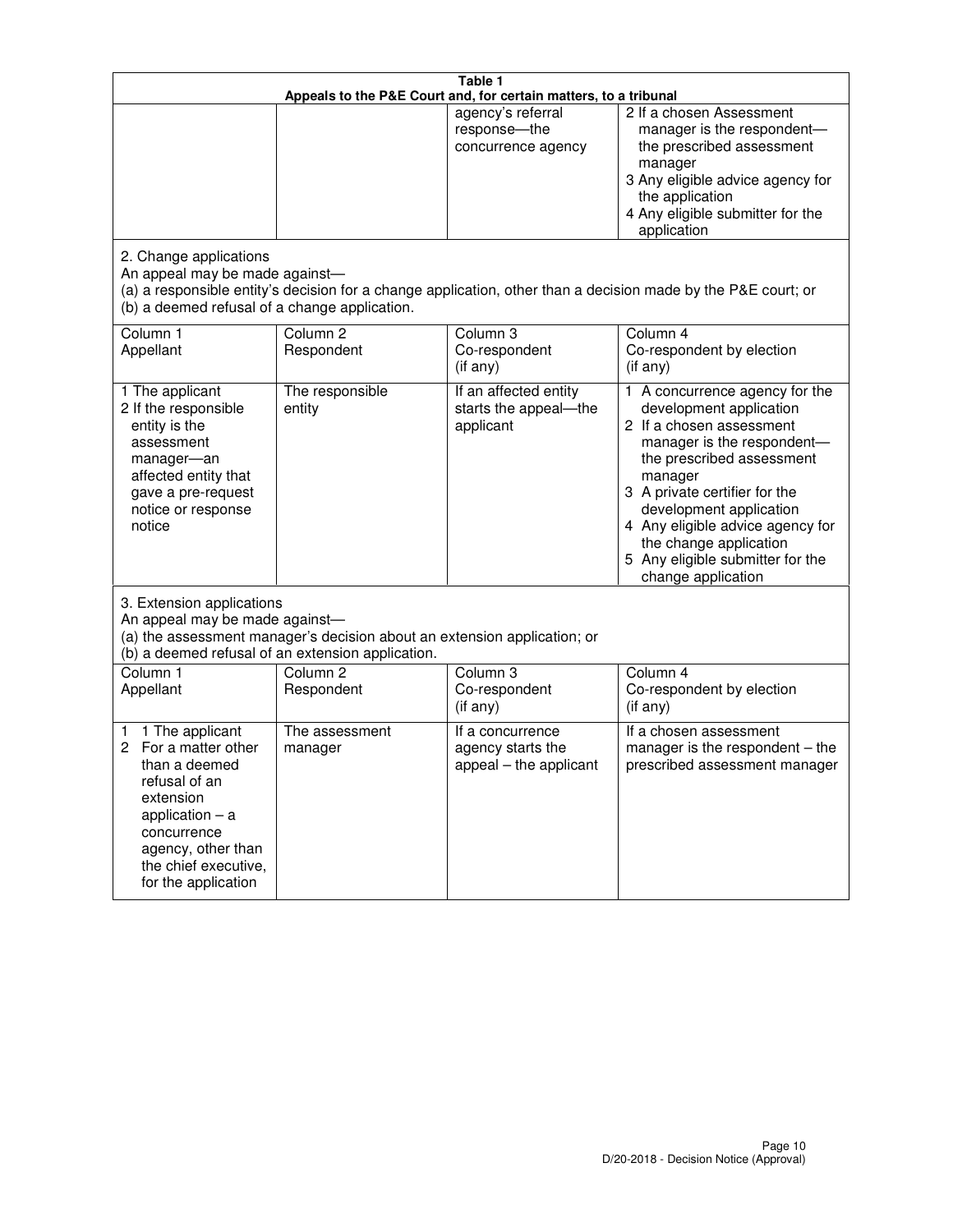#### **Table 1 Appeals to the P&E Court and, for certain matters, to a tribunal**

4. Infrastructure charges notices

An appeal may be made against an infrastructure charges notice on 1 or more of the following grounds

- a) The notice involved an error relating to  $-$ 
	- (i) The application of the relevant adopted charge; or

Examples of errors in applying an adopted charge –

- The incorrect application of gross floor area for a non-residential development
- Applying an incorrect 'use category', under a regulation, to the development
	- (i) The working out of extra demands, for section 120; or
	- (ii) An offset or refund; or
- b) The was no decision about an offset or refund; or
- c) If the infrastructure charges notice states a refund will be given the timing for giving the refund; or
- d) The amount of the charge is so unreasonable that no reasonable relevant local government could have imposed the amount.

| Column 1<br>Appellant                                    | Column 2<br>Respondent                                                    | Column 3<br>Co-respondent<br>$($ if any $)$ | Column 4<br>Co-respondent by election<br>$($ if any $)$ |
|----------------------------------------------------------|---------------------------------------------------------------------------|---------------------------------------------|---------------------------------------------------------|
| The person given the<br>Infrastructure charges<br>notice | The local government<br>that gave the<br>infrastructure charges<br>notice |                                             |                                                         |

5. Conversion applications

An appeal may be made against—

(a) the refusal of a conversion application; or

(b) a deemed refusal of a conversion application.

| Column 1<br>Appellant | Column 2<br>Respondent                                                  | Column 3<br>Co-respondent<br>$($ if any $)$ | Column 4<br>Co-respondent by election<br>$($ if any $)$ |
|-----------------------|-------------------------------------------------------------------------|---------------------------------------------|---------------------------------------------------------|
| The applicant         | The local government<br>to which the conversion<br>application was made |                                             |                                                         |

6. Enforcement notices

An appeal may be made against the decision to give an enforcement notice.

| Column 1<br>Appellant                      | Column 2<br>Respondent       | Column 3<br>Co-respondent<br>$($ if any $)$ | Column 4<br>Co-respondent by election<br>(if any)                                                                                                                          |
|--------------------------------------------|------------------------------|---------------------------------------------|----------------------------------------------------------------------------------------------------------------------------------------------------------------------------|
| The person given the<br>enforcement notice | The enforcement<br>authority |                                             | If the enforcement authority is<br>not the local government for<br>the premises in relation to which<br>the offence is alleged to have<br>happened-the local<br>government |

#### **Table 2 Appeals to the P&E Court only**

1. Appeals from tribunal

An appeal may be made against a decision of a tribunal, other than a decision under

section 252, on the ground of—

(a) an error or mistake in law on the part of the tribunal; or

(b) jurisdictional error.

| Column 1<br>Appellant                             | Column 2<br>Respondent                                    | Column 3<br>Co-respondent<br>(if any) | Column 4<br>Co-respondent by election<br>(if any) |
|---------------------------------------------------|-----------------------------------------------------------|---------------------------------------|---------------------------------------------------|
| A party to the<br>proceedings for the<br>decision | The other party to the<br>proceedings for the<br>decision | $\overline{\phantom{a}}$              |                                                   |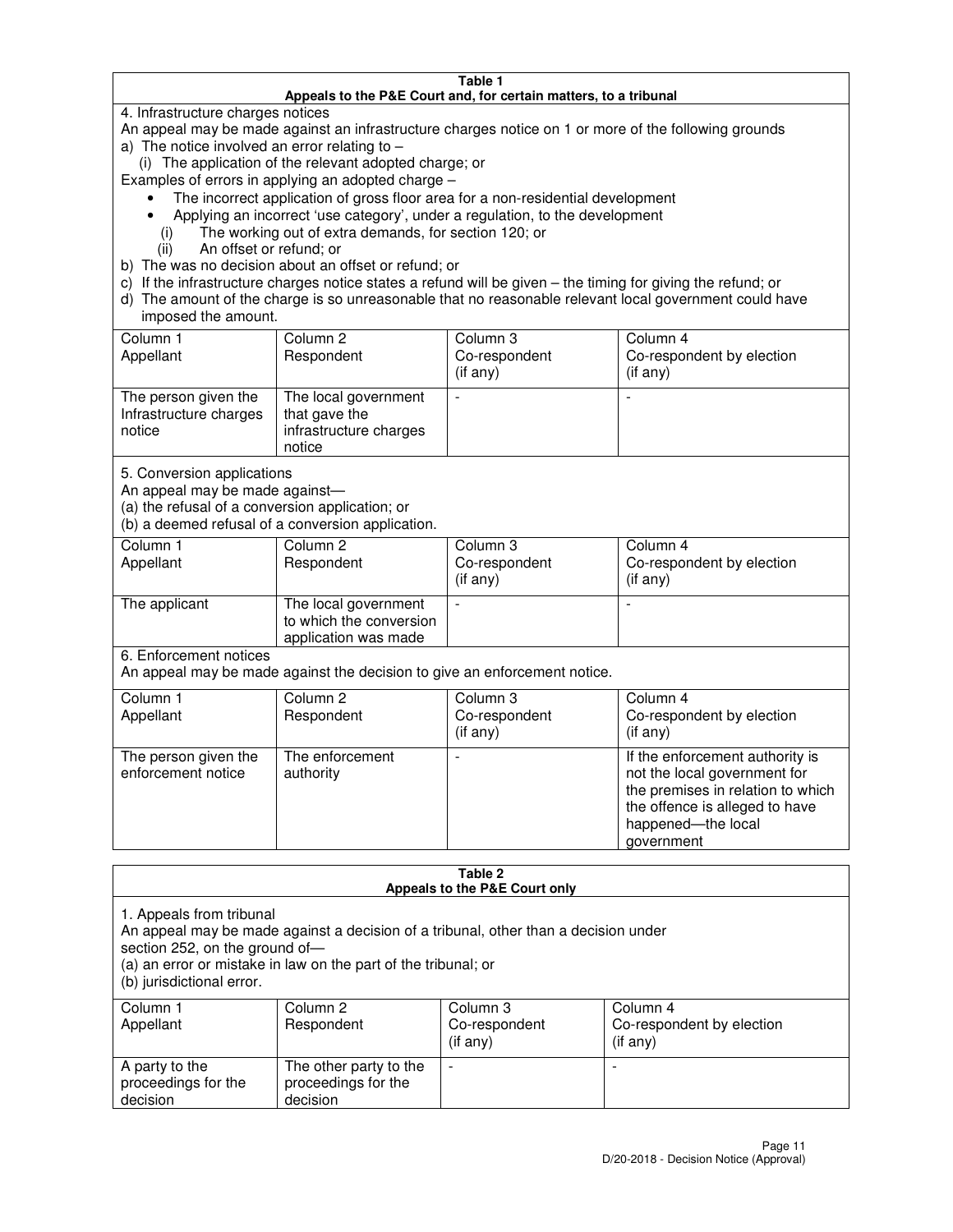#### **Table 2 Appeals to the P&E Court only**

2. Eligible submitter appeals

An appeal may be made against the decision to give a development approval, or an approval for a change application, to the extent that the decision relates to—

(a) any part of the development application for the development approval that required impact assessment; or (b) a variation request.

| Column 1<br>Appellant                                                                                                                                                                                                                                                                                                                                                                                              | Column <sub>2</sub><br>Respondent                                                                                          | Column <sub>3</sub><br>Co-respondent<br>$(i$ f any)                                                                     | Column 4<br>Co-respondent by election<br>(i f an y)  |
|--------------------------------------------------------------------------------------------------------------------------------------------------------------------------------------------------------------------------------------------------------------------------------------------------------------------------------------------------------------------------------------------------------------------|----------------------------------------------------------------------------------------------------------------------------|-------------------------------------------------------------------------------------------------------------------------|------------------------------------------------------|
| 1 For a development<br>application-an<br>eligible submitter for<br>the development<br>application<br>2 For a change<br>application-an<br>eligible submitter for<br>the change<br>application                                                                                                                                                                                                                       | 1 For a development<br>application-the<br>assessment<br>manager<br>2 For a change<br>application-the<br>responsible entity | 1 The applicant<br>2 If the appeal is<br>about a concurrence<br>agency's referral<br>response-the<br>concurrence agency | Another eligible<br>submitter for the<br>application |
| 3. Eligible submitter and eligible advice agency appeals<br>An appeal may be made against a provision of a development approval, or failure to<br>include a provision in the development approval, to the extent the matter relates to-<br>(a) any part of the development application or the change application, for the development approval, that<br>required impact assessment; or<br>(b) a variation request. |                                                                                                                            |                                                                                                                         |                                                      |
| Column <sub>1</sub><br>Appellant                                                                                                                                                                                                                                                                                                                                                                                   | Column <sub>2</sub><br>Respondent                                                                                          | Column 3<br>Co-respondent<br>(if any)                                                                                   | Column 4<br>Co-respondent by election<br>(if any)    |
| 1 For a development<br>application-an<br>eligible submitter for<br>the development<br>application                                                                                                                                                                                                                                                                                                                  | 1 For a development<br>application-the<br>assessment<br>manager<br>2 For a change                                          | 1 The applicant<br>2 If the appeal is<br>about a concurrence<br>agency's referral<br>response---the                     | Another eligible submitter for the<br>application    |

concurrence agency

4. Compensation claims An appeal may be made against—

2 For a change application—an eligible submitter for

the change application 3 An eligible advice agency for the development application or change application

(a) a decision under section 32 about a compensation claim; or

(b) a decision under section 265 about a claim for compensation; or

application—the responsible entity

(c) a deemed refusal of a claim under paragraph (a) or (b).

| Column 1<br>Appellant                      | Column 2<br>Respondent                                 | Column 3<br>Co-respondent<br>(if any) | Column 4<br>Co-respondent by election<br>$($ if any $)$ |  |
|--------------------------------------------|--------------------------------------------------------|---------------------------------------|---------------------------------------------------------|--|
| A person dissatisfied<br>with the decision | The local<br>government to which<br>the claim was made | -                                     |                                                         |  |
| 5. Registered premises                     |                                                        |                                       |                                                         |  |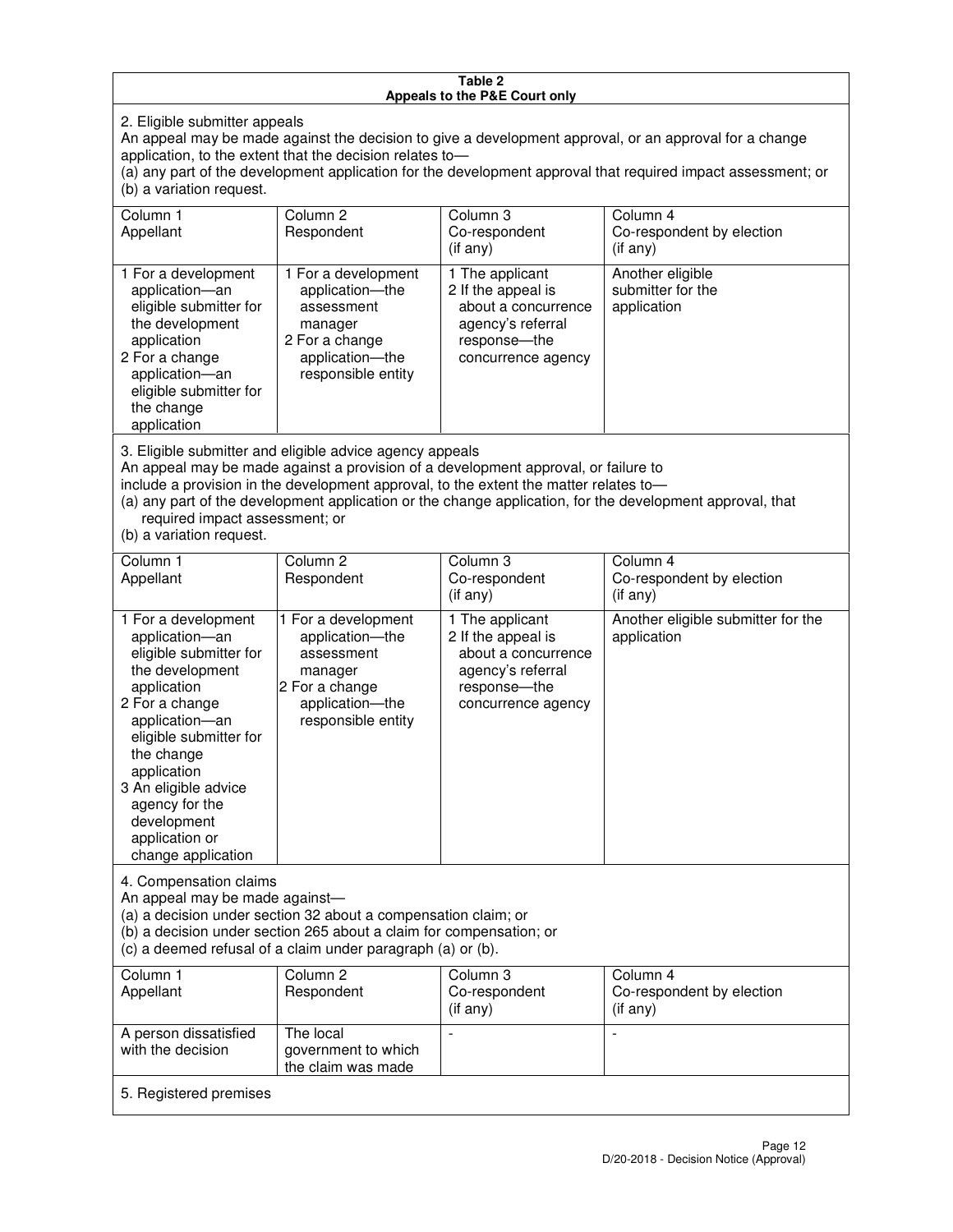| Table 2                                                                                                                                                                                                                                                                                              |                                                                                                                                                                                                                                                                                  |                                         |                                                                                                                                                                             |  |  |
|------------------------------------------------------------------------------------------------------------------------------------------------------------------------------------------------------------------------------------------------------------------------------------------------------|----------------------------------------------------------------------------------------------------------------------------------------------------------------------------------------------------------------------------------------------------------------------------------|-----------------------------------------|-----------------------------------------------------------------------------------------------------------------------------------------------------------------------------|--|--|
| Appeals to the P&E Court only<br>An appeal may be made against a decision of the Minister under chapter 7, part 4.                                                                                                                                                                                   |                                                                                                                                                                                                                                                                                  |                                         |                                                                                                                                                                             |  |  |
| Column 1                                                                                                                                                                                                                                                                                             | Column <sub>2</sub>                                                                                                                                                                                                                                                              | Column <sub>3</sub>                     | Column 4                                                                                                                                                                    |  |  |
| Appellant                                                                                                                                                                                                                                                                                            | Respondent                                                                                                                                                                                                                                                                       | Co-respondent<br>(if any)               | Co-respondent by election<br>(if any)                                                                                                                                       |  |  |
| 1 A person given a<br>decision notice about<br>the decision<br>2 If the decision is to<br>register premises or<br>renew the<br>registration of<br>premises-an owner<br>or occupier of<br>premises in the<br>affected area for the<br>registered premises<br>who is dissatisfied<br>with the decision | <b>The Minister</b>                                                                                                                                                                                                                                                              | ÷,                                      | If an owner or occupier starts the<br>appeal – the owner of the<br>registered premises                                                                                      |  |  |
| 6. Local laws<br>development; or                                                                                                                                                                                                                                                                     | An appeal may be made against a decision of a local government, or conditions applied,<br>under a local law about-<br>(a) the use of premises, other than a use that is the natural and ordinary consequence of prohibited<br>(b) the erection of a building or other structure. |                                         |                                                                                                                                                                             |  |  |
| Column 1<br>Appellant                                                                                                                                                                                                                                                                                | Column <sub>2</sub><br>Respondent                                                                                                                                                                                                                                                | Column 3<br>Co-respondent<br>(if any)   | Column 4<br>Co-respondent by election<br>(if any)                                                                                                                           |  |  |
| A person who-<br>(a) applied for the<br>decision; and<br>(b) is dissatisfied with<br>the decision or<br>conditions.                                                                                                                                                                                  | The local government                                                                                                                                                                                                                                                             |                                         |                                                                                                                                                                             |  |  |
|                                                                                                                                                                                                                                                                                                      |                                                                                                                                                                                                                                                                                  | Table 3<br>Appeals to the tribunal only |                                                                                                                                                                             |  |  |
| 1. Building advisory agency appeals<br>An appeal may be made against giving a development approval for building work to the extent the building<br>work required code assessment against the building assessment provisions.                                                                         |                                                                                                                                                                                                                                                                                  |                                         |                                                                                                                                                                             |  |  |
| Column 1<br>Appellant                                                                                                                                                                                                                                                                                | Column <sub>2</sub><br>Respondent                                                                                                                                                                                                                                                | Column 3<br>Co-respondent<br>(if any)   | Column 4<br>Co-respondent by election<br>(if any)                                                                                                                           |  |  |
| A building advisory<br>agency for the<br>development application<br>related to the approval                                                                                                                                                                                                          | The assessment<br>manager                                                                                                                                                                                                                                                        | The applicant                           | 1 A concurrence agency for the<br>development application<br>related to the approval<br>2 A private certifier for the<br>development application<br>related to the approval |  |  |
| 3. Certain decisions under the Building Act and the Plumbing and Drainage Act<br>An appeal may be made against a decision under-<br>(a) the Building Act, other than a decision made by the Queensland Building and Construction Commission; or<br>(b) the Plumbing and Drainage Act, part 4 or 5.   |                                                                                                                                                                                                                                                                                  |                                         |                                                                                                                                                                             |  |  |
| Column 1<br>Appellant                                                                                                                                                                                                                                                                                | Column <sub>2</sub><br>Respondent                                                                                                                                                                                                                                                | Column 3<br>Co-respondent<br>(if any)   | Column 4<br>Co-respondent by election<br>(if any)                                                                                                                           |  |  |